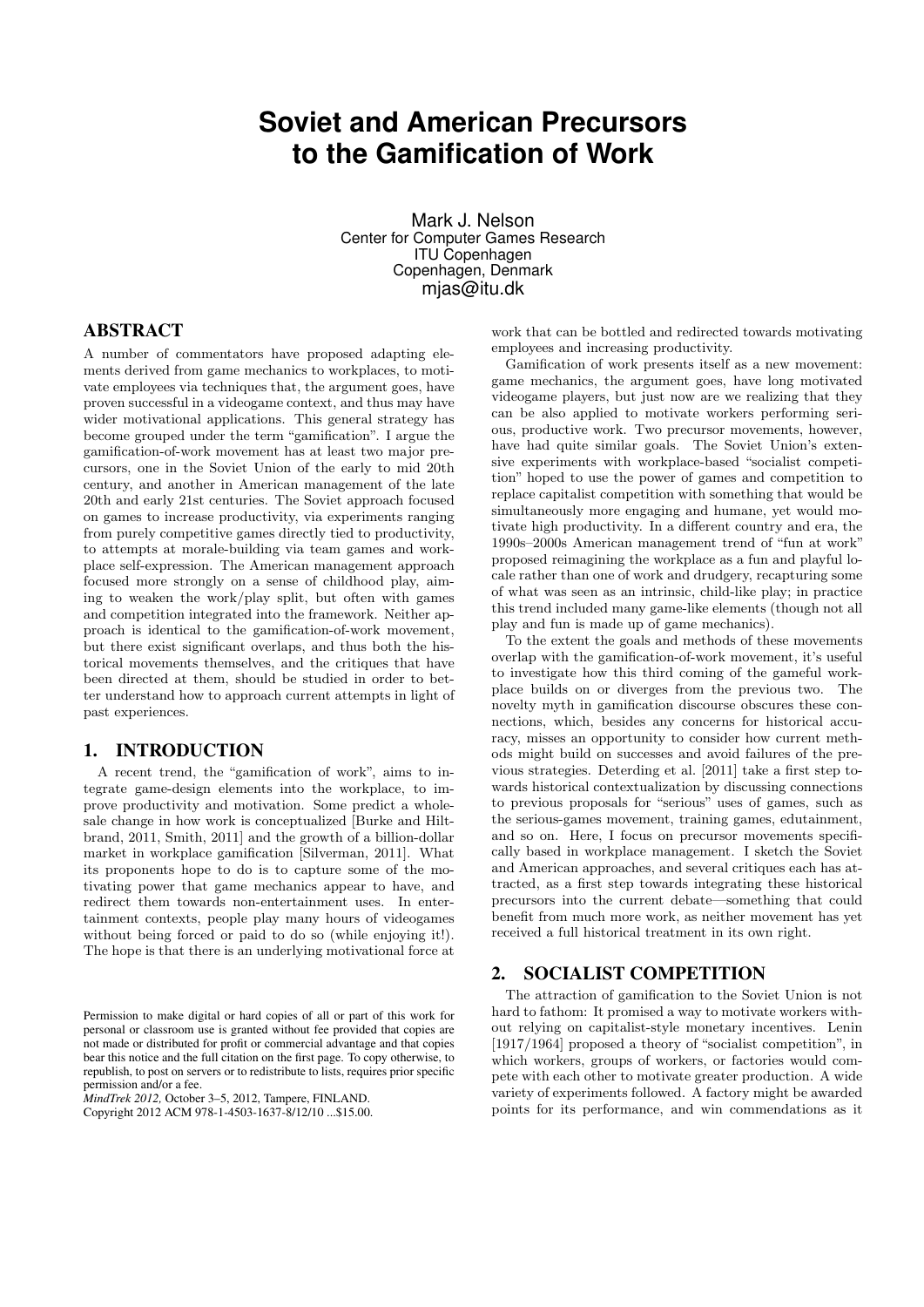surpassed various point thresholds. Teams building a bridge could compete to see which side progresses fastest. Borrowing a symbolic-motivation strategy used by armies, particularly productive factories or workers might be awarded a medal such as the Order of the Red Banner of Labor. There are many more examples, but to my knowledge no comprehensive study of the Soviet use of game-like elements in an industrial context yet exists—hopefully a gap that will be filled in due course by historians. However, a number of examples from the construction of Magnitogorsk (Magnitostroi) are discussed by Kotkin [1993]. Zemtsov [1991] provides some general background.

Opponents from the left objected to socialist competition. Communism had promised to eliminate the alienation of workers, with monetary motivation replaced by a real engagement with one's work. Replacing money with bridgebuilding games, giant commendation banners, and shiny badges might seem more like a kind of bizarro-world capitalism, with payment in trinkets and coercion via rankings, rather than a real change in the relation between workers and work. Trotsky leveled just such a charge of "backward capitalism  $\dots$  under the whip of a bureaucracy", though he left the door open to "competition, whose roots lie in our biological inheritance" returning in a different guise [Trotsky,  $1937/2004$ , p. 97.<sup>1</sup> And in one anecdote [Kotkin, 1993, p. 79], a carpenter and veteran Soviet partisan complained that he was happy to work to build the new socialist country, but it was nobody's business to tell him how to work, or line him up in competition against a comrade.

Lenin and later Stalin [1929/1954] emphasized that socialist competition really was supposed to be about real motivation. The term was replaced by "socialist emulation", distinguishing emulation, where those further behind try to match the best, from competition, where those ahead try to destroy those further behind. Their arguments along those lines actually sound fairly modern in gamification. Points and banners were not payment, but just encouragement and recognition for engaged workers, providing indication and acknowledgment of progress, and a comradely way to guide workers towards where they should be going.

Workers were even encouraged to engage in more leisurely gamification not directly related to production, with scope for "end-user creativity". One factory held a competition among divisions to "elevate the cultural level of the workers", with entries including a division that decorated its work area with artificial palm trees [Austin, 2004, pp. 194–195]. Factory competitions could blend fuzzily into sports competitions: factories would not only compete against each other in production, but also field teams in soccer leagues [Riordan, 1980, ch. 5]. This attempted to leverage genuine game competition, together with cultural aspects such as local city pride and sports fandom, in an ambitious strategy of comprehensively gamifying industrial production.

# 3. FUNSULTANTS AND WORK AS PLAY

It's understandable that leftists might debate how to replace the notions of work and wage-labor with something else, perhaps less alienating. Since the 1990s, however, the idea that work needs to be replaced with a more playful no-

tion has become a popular view among management consultants. At first glance this is a bit strange: one can imagine why a communist would want to reconceptualize work as something other than wage-labor, but why does a capitalist have a problem with it, and find it in need of a revamp? Instead of trying to organize the workplace as a game, why not just organize it like a workplace, and, in the traditional manner, pay people the market value of their labor to perform whatever work the employer desires?

Among management consultants, there appear to be two main motivations for turning away from the traditional conception of work-for-pay. The first is more mercenary: some in business hope that there exist non-monetary incentives that can elicit additional labor, thereby motivating workers with things that are "free" (such as internal competitions and points), rather than having to pay out as many monetary incentives, such as traditional performance bonuses. The second worry is that certain kinds of productivity are simply impossible to monetarily incentivize, and instead require somehow producing intrinsically motivated, happy workers.

This idea seems to have largely caught on with 301 Ways To Have Fun At Work [Hemsath and Yerkes, 1997], a survey of things companies had started doing to inject fun into the workplace. This book focuses mostly on "fun" in a general sense rather than "play" or "games" per se, though there are a few examples of turning corporate training seminars into games. A book in a similar vein, but written at a considerably more rigorous level, followed the next year: Corporate Celebration: Play, Purpose, and Profit at Work [Deal and Key, 1998]. It placed a bit more emphasis on targeted celebrations and team-building activities, to make employees feel appreciated and part of a family.

An early prominent critique, albeit not a particularly academic one, comes in the 1999 film *Office Space*. In one scene, employees are expected to express their creativity and the fun of their workplace by wearing "pieces of flair" pinned to their clothing. Not all employees appreciate this mandatory enthusiasm, and, at least in the film, it ends up seeming a rather dystopian perversion of fun. The general style of workplace gamification in this example has some similarity to the workplace-palm-tree example in the Soviet Union: a recurring theme in both the Soviet and the 1990s "funsultant" version of fun-at-work is to include not only play elements that are directly connected to work (such as points for performance, or competitions), but also elements that attempt to make workers feel like they have a stake and expressive role in their workplace.

The turn of the 21st century saw a flurry of activity. The best-seller Fish! A Remarkable Way to Boost Morale and Improve Results [Lundin et al., 2000] uses an anecdotal story of employees having fun at the Pike Place Fish Market to promote reconceptualizing the drudgery of work as a fun, engaging experience. The same year, Lessons from the Sandbox: Using the 13 Gifts of Childhood To Rediscover the Keys to Business Success [Gregerman, 2000] looks back to childhood play, and "explores 13 key gifts or talents we all possess naturally as kids that are also essential to success in the business world". The advice here is a bit banal and vague, but proposes a fun workplace where employees play together, with the subsidiary inclusion of a few segments advising that you set up games that motivate work goals. Parts are hard to read without thinking of the dystopian-forced-play critique leveled by Office Space, with one example in the book

<sup>&</sup>lt;sup>1</sup>This all despite the fact that Trotsky himself had been partly responsible for the original conception of socialist competition [Service, 2009, p. 269].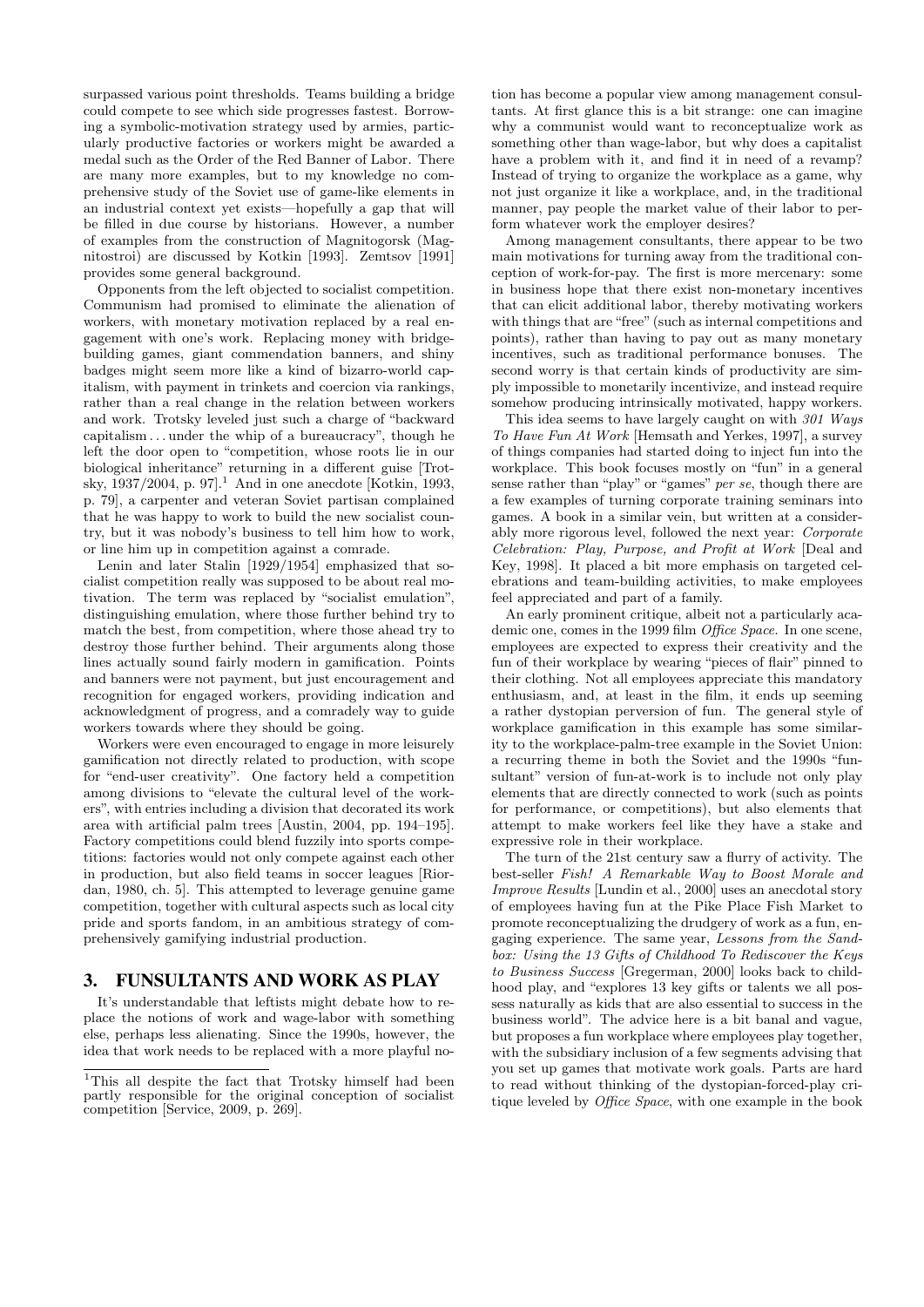involving laughter-count targets:

Take Stock of Your Commitment to Play

Now make a log of your workday that records how much time you devote to playing, having fun, and actually engaging the world around you. Then note the number of times you and your colleagues laugh. Use this "inventory" as a baseline for redefining the role of play and fun in your performance.

The following year, we find Fun and Gains: Motivate and Energize Staff with Workplace Games, Contests and Activities [Greenwich, 2001]. Parts are a rehash of the late-1990s books, but this one features an increased focus specifically on using contests to motivate employees.

Around this time, the academic management literature began publishing a smattering of articles investigating the fun-at-work trend. Redman and Mathews [2002] found mixed results, cataloguing some benefits and some problems. Some research began to focus on the impacts on employee morale, as well as cataloguing subjective employee opinions (and how that might be modulated by demographics, types of job, etc.). Other research attempted to quantify whether this funification trend actually had measurable impacts on corporate profits. In the latter line of investigation, a PhD thesis, Who Put the Fun in Functional? Fun at Work and its Effects on Job Performance [Fluegge, 2008] claimed to find fairly positive empirical results.

The end of the decade saw academic attention arrive from outside the business-management literature, most of it critical. The main cluster theorizes fun-at-work, gamificationof-work, and corporate play as new forms of informal control by corporations over their employees, and in particular, forms of control that try to harness traditionally nonemployment-oriented values such as "self-expression" within the workplace context.

Among works in this vein, several representative examples can be mentioned. The book-length survey Authenticity and the Cultural Politics of Work: New Forms of Informal Control [Fleming, 2009], devotes a chapter (chapter 3) to "the antimonies of corporate 'fun' ", arguing in part (as the title hints) that workplace fun is an attempt to harness the previously subversive character of informal games that employees play at work, incorporating even those into the official job, which coopts them into a way of informally directing work (but directing it nonetheless). Fleming and Sturdy [2011] expand on similar themes, and discuss the role of play at work as something to divert attention from more traditional methods of control that might otherwise prove unpopular.

Fisher [2009], as part of a larger investigation into the way modern corporations oddly reproduce some of the features of Stalinist management style (large, dysfunctional bureaucracy, with a demand that workers not only obey, but actively profess to love it), recalls Office Space's critique of self-expression and being-yourself in a corporate context:

Here, staff are required to decorate their uniforms with "seven pieces of flair", (i.e. badges or other personal tokens) to express their "individuality and creativity": a handy illustration of the way in which "creativity" and "self-expression" have become intrinsic to labor in Control societies; which, as Paolo Virno, Yann Moulier Boutang and others have pointed out, now makes affective, as well as productive demands, on workers. Furthermore, the attempt to crudely quantify these affective contributions also tells us a great deal about the new arrangements. The flair example also points to another phenomenon: hidden expectations behind official standards. Joanna, a waitress at the coffee chain, wears exactly seven pieces of flair, but it is made clear to her that, even though seven is officially enough, it is actually inadequate—the manager asks if she wants to look the sort of person "who only does the bare minimum".

Focusing more on games per se rather than self-expression, Andersen [2009], in a Foucauldian critique, analyzes the increasing use of games in workplaces as a reorientation of power away from explicit, hierarchical forms. Where the boss and chain of authority may have structured work via openly expressed fiat, such power-wielding looks increasingly clumsy, and is in the process of being replaced by methods that simultaneously structure work while claiming to suspend their own power to do so, having turned it over to more distributed, apparently autonomous decision-making within game-like frameworks. He later expands this into a general theory of "hybrid forms of governance", of which workplace gamification is one [Andersen, 2012]. These constitute approaches to organizational management (especially corporate management) that simultaneously want to exercise traditional control, while also suspending such traditional control: "deparadoxification machines" that try to find ways to tell employees, "Do as I say. Be autonomous."

### 4. CONCLUSIONS

There are at least two precursors to the gamification-ofwork movement, and associated literatures advocating for each: an early to mid 20th century period in the Soviet Union, which tried such experiments in the context of an attempted move away from capitalist work relations; and a more recent period in the West, which tried such experiments, instead, in the context of an attempted move within capitalist workplaces towards offices that are more efficient and harmonious. What remains to be seen is what lessons can be learned from these experiments, what similarities today's gamification-of-work movement may have with such precursors, and, perhaps especially, how the critiques of these previous efforts can be addressed in today's. The current assumption of many gamification proponents appears to be that there are few precursors to their efforts, which obscures such historical lessons.

There are likely also genuinely novel, unexplored elements in the more recent gamification-of-work efforts, which might, too, be better understood if viewed against this history. One line of thought posits a generational change caused by today's younger workers having grown up playing videogames. In contrast to the focus on childhood play in some of the fun-at-work literature, such a hypothesis argues that in the videogame era, game mechanics are deeply embedded in people's thought processes in a way that is qualitatively different from the relationship previous generations had with games and play. Thus, rather than business harnessing the "lessons from the sandbox" of Gregerman [2000], perhaps there are new "lessons from the Xbox" to harness, where videogames